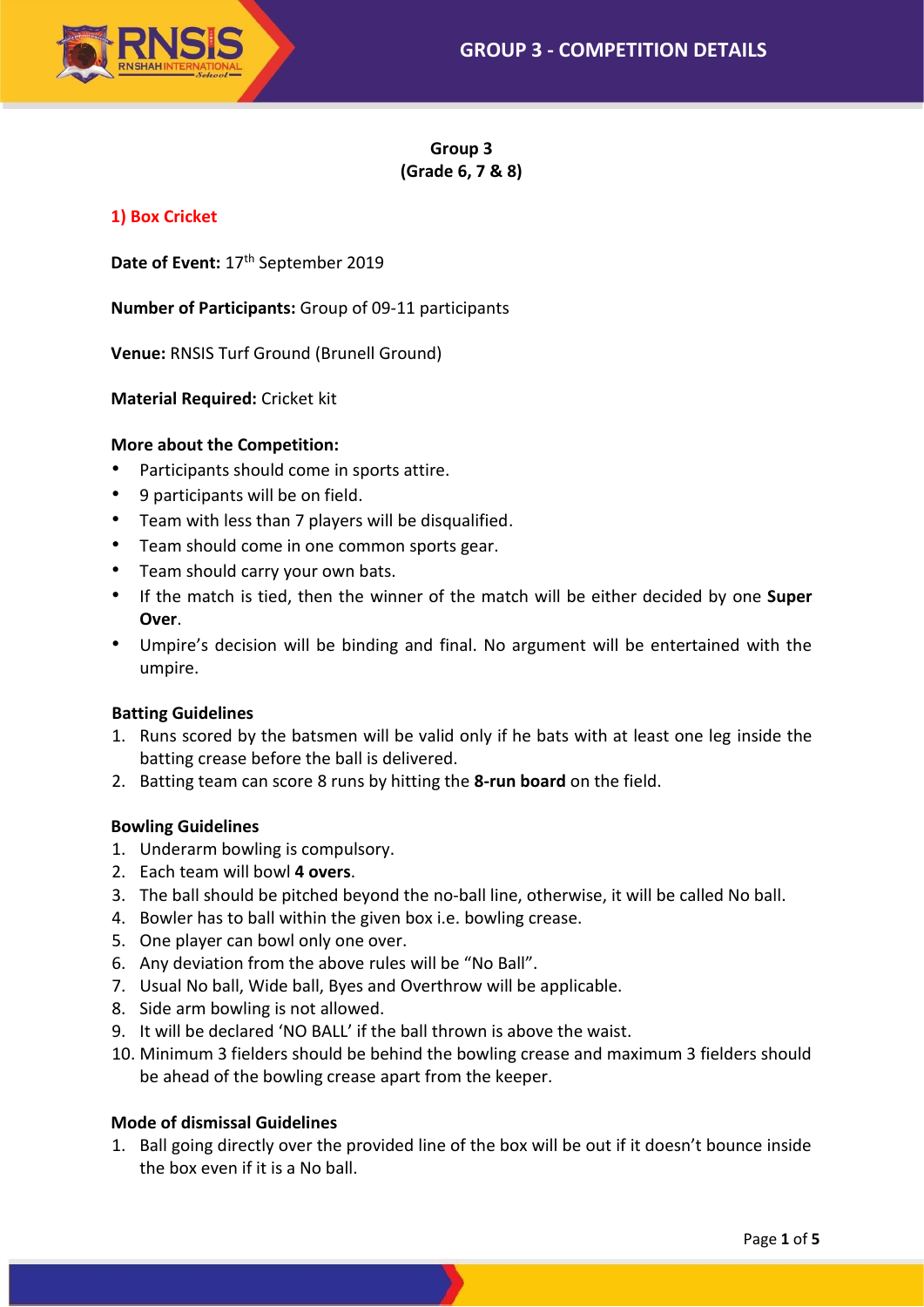

- 2. Stumping on no ball will be considered.
- 3. If the keeper collects the ball before it passes the stumps for the stumping, then stumping will be **not valid** and it will be a 'NO BALL'.
- 4. The ball struck directly to hit anywhere to the net is 'OUT'.
- 5. The batsman will be declared 'OUT" if the ball hits the upper net directly after touching the bat.

**Number of entry per school: 01**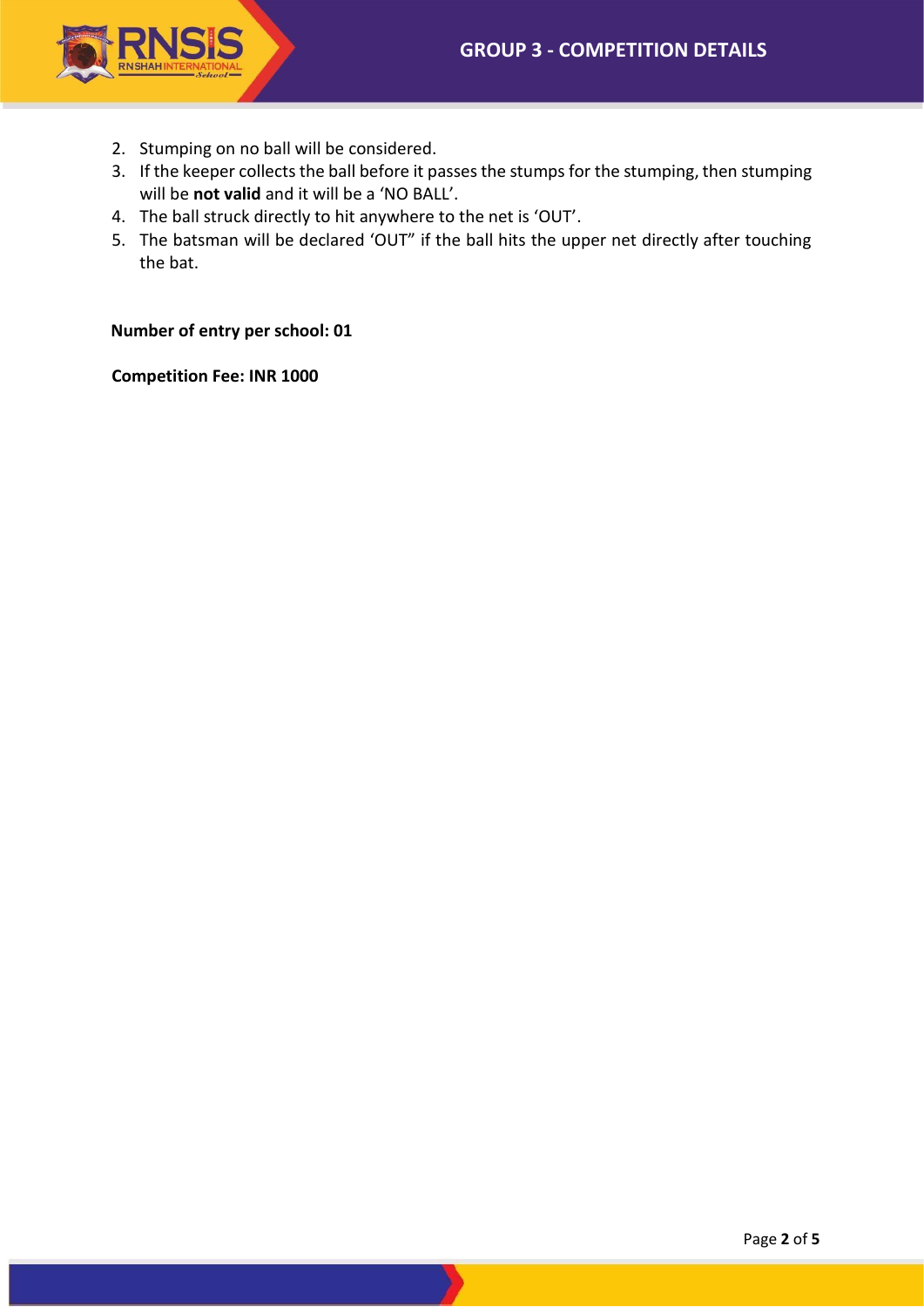

# **2) Dubbing artist (Dialogue Delivery)**

Date of Event: 17<sup>th</sup> September 2019

**Number of Participants:** 2 in a team

**Venue:** RNSIS Seminar Hall

**Material Required:** Note book, Pen

**Time Limit:** 3- 5 minutes to view the video 15 minutes for Preparation 3-5 minutes for Presentation

## **More about the Competition:**

- A silent video clip will be shown to the participants.
- They need to dub the clip.
- Use of slang/abusive language is prohibited
- The performance must be in **ENGLISH** only. However, Occasional reference to the other language will be permitted.

#### **Criteria for Judging:**

- Maintaining of plot
- Pronunciation
- Dialogue delivery
- Acting

**Number of entries per school: 05**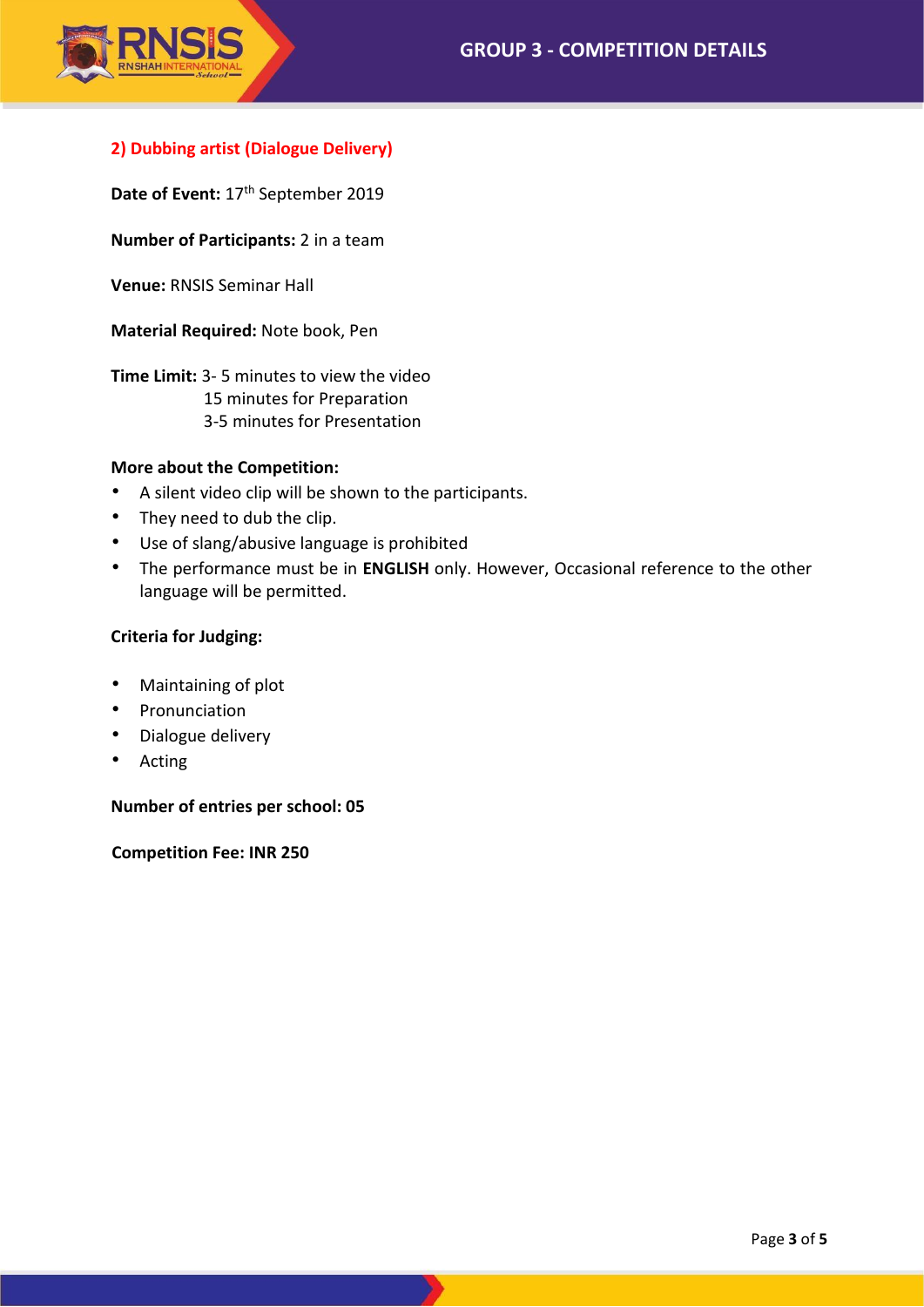

# **3) Count 24**

**Date of Event:** 18th September 2019

**Number of Participant:** 01

**Venue:** Classroom

**Material Required:** Writing pad

**Time Limit:** 10 minutes for each level

## **More about competition:**

There are four rounds

**R1**: Participants **have to solve** 10 questions. Top 10 participants will be **eligible** for next round R2.

**R2:** Participants **have to solve** 10 questions. Top 5 participants will be **eligible** for next round R3.

**R3**: Participants **have to solve** 5 questions. Top 2 participants will be **eligible** for next round R4.

**R4:** The top 2 participants will be **presented** with 3 questions. This is a time based round.

- Make the number 24 from the four numbers on a game card.
- You can add, subtract, multiply and divide.
- Use each number only once.

## **Criteria for Judging:**

Every correct answer will be given points

- R1: 1 point for every correct answer
- R2: 2 points for every correct answer
- R3: 3 points for every correct answer

R4: Participant who solve any 2 questions in the least time will be the winner

## **Number of entries per school: 05**